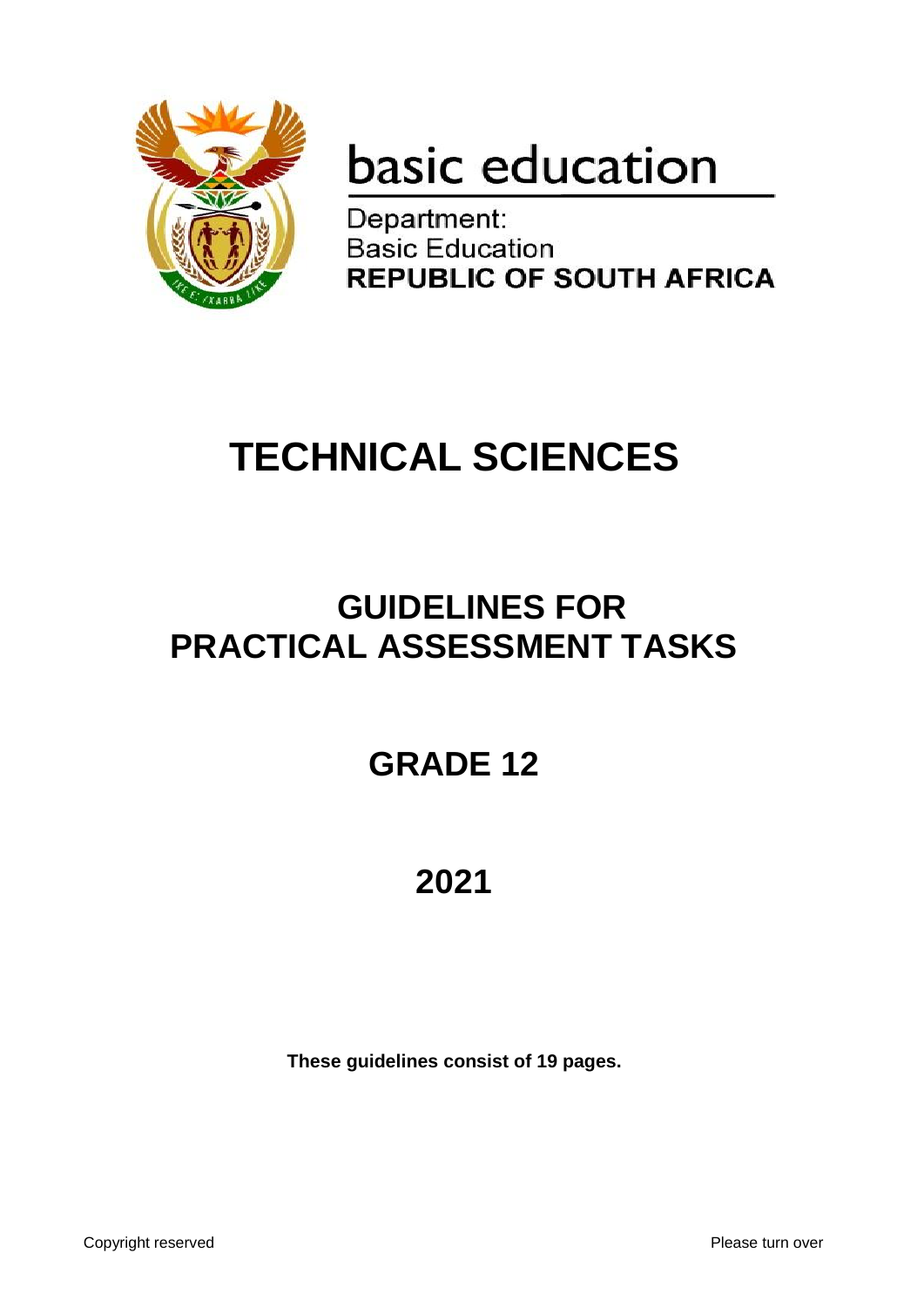**Page**

**NSC** 

#### **TABLE OF CONTENTS**

| 1. | <b>INTRODUCTION</b>                                                                                  | 3      |
|----|------------------------------------------------------------------------------------------------------|--------|
| 2. | <b>TEACHER GUIDELINES</b>                                                                            | 4      |
|    | How to administer the PATs<br>2.1<br>$2.2\phantom{0}$<br>Moderation of the PATs                      | 4<br>4 |
| 3. | <b>LEARNER GUIDELINES</b>                                                                            | 5      |
| 4. | <b>EVIDENCE OF MODERATION</b>                                                                        | 6      |
| 5. | <b>PAT MARK SHEET 2021</b>                                                                           | 7      |
| 6. | <b>DECLARATION OF AUTHENTICITY</b>                                                                   | 8      |
| 7. | <b>CONCLUSION</b>                                                                                    | 9      |
| 8. | <b>EXPERIMENT INSTRUCTIONS AND WORKSHEETS</b>                                                        | 10     |
|    | EXPERIMENT 1: To verify the principle of conservation of linear momentum                             | 10     |
|    | EXPERIMENT 2: To determine the spring constant for a spring using Hooke's law                        | 14     |
|    | EXPERIMENT 3: To decompose copper(II) chloride (CuCl <sub>2</sub> ) solution through<br>electrolysis | 18     |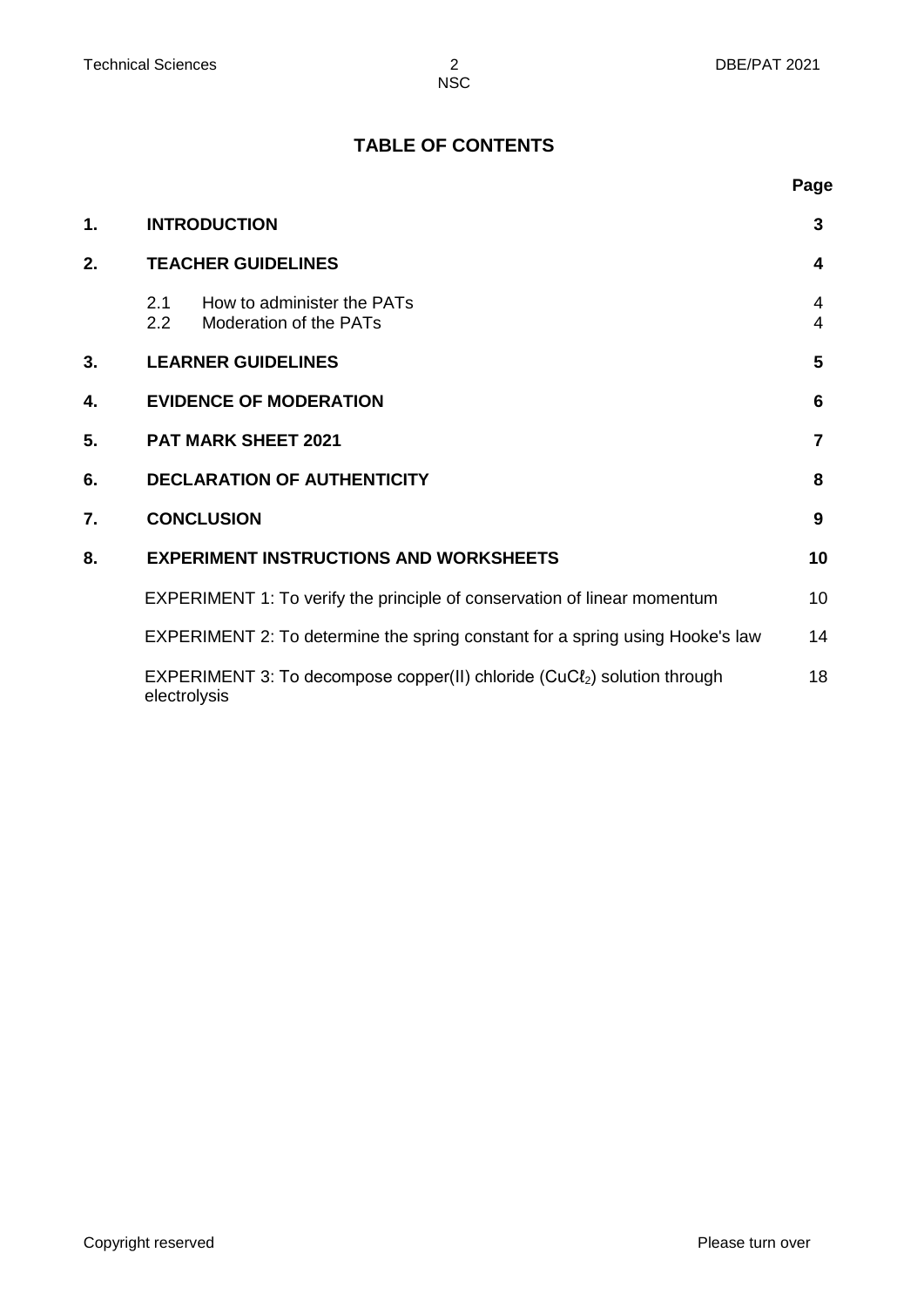#### **1. INTRODUCTION**

The 18 Curriculum and Assessment Policy Statement subjects which contain a practical component all include a practical assessment task (PAT). These subjects are:

- AGRICULTURE: Agricultural Management Practices, Agricultural Technology
	- ARTS: Dance Studies, Design, Dramatic Arts, Music, Visual Arts
- SCIENCES: Computer Applications Technology, Information Technology, Technical Sciences, Technical Mathematics
- SERVICES: Consumer Studies, Hospitality Studies, Tourism
- TECHNOLOGY: Civil Technology, Electrical Technology, Mechanical Technology, Engineering Graphics and Design

A practical assessment task (PAT) mark is a compulsory component of the final promotion mark for all candidates offering subjects that have a practical component and counts 25% (100 marks) of the examination mark at the end of the year. The practical assessment task for Technical Sciences Grade 12 consists of THREE experiments. The experiments are COMPULSORY for ALL candidates offering Technical Sciences in Grade 12. The practical component counts 25% of the final promotion mark.

The PAT is implemented during the first three terms of the school year. The formal experiments allow learners to be assessed regularly during the school year and it also allows for the assessment of skills that cannot be assessed in a written format, such as tests or examinations. It is therefore important that schools ensure that all learners complete the practical assessment tasks within the stipulated period to ensure that learners are promoted at the end of the school year. The planning and execution of the PAT differs from subject to subject.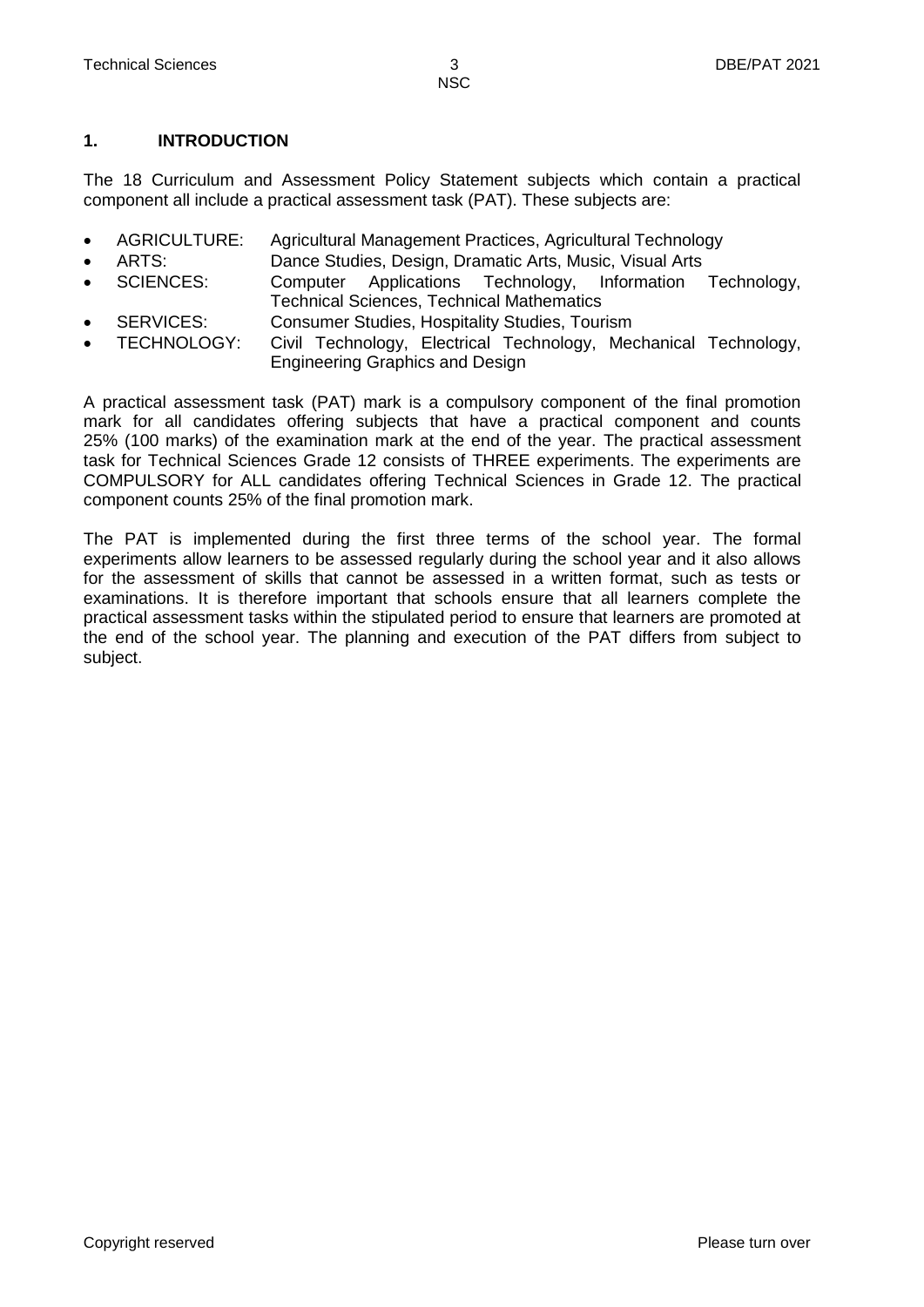#### **2. TEACHER GUIDELINES**

#### **2.1 How to administer the PATs**

- The following documents must be available for all formal experiments:
	- $\circ$  Instructions sheets explaining the procedures to be followed for the experiments
	- $\circ$  The worksheets consisting of questions to be answered under supervision
	- $\circ$  The teacher quidelines with instructions sheets, worksheets and marking quidelines (The teacher guidelines should NOT be released to the learners.)

#### **NOTE: Teachers should compile marking guidelines (memoranda) for the actual results of the experiments conducted (teachers should perform the experiments prior to the learners performing the experiments.)**

- The teacher should hand out ONLY the Instruction Sheet for the conduct of the experiment.
- The experiments should be performed individually or in pairs.
- In cases where there is insufficient apparatus, the experiments can be performed in groups.
- Each learner should record his/her OWN data or observations.
- Each learner should be provided with the worksheet to answer the questions under supervision conditions.
- Only once all the learners have performed the experiment and they are ready to answer questions under supervision conditions, should teachers hand out a worksheet to each learner.
- If it is not possible to perform the experiment and complete the worksheet on the same day, the teacher should keep the data collected by the learners at the school after a part of the experiment has been done. The data should only be handed back to the learners when they have to complete the worksheet.

#### **2.2 Moderation of the PATs**

The experiments should be administered under supervised conditions. Moderation of the experiments may take place on site and can include learners redoing the experiments in the presence of the moderator.

#### **For moderation the following are required either in a separate class or in a laboratory:**

- List of names of learners who are sampled for district moderation
- Equipment/Apparatus/Chemicals placed ready at workstations
- Instruction sheets and worksheets (empty) for sampled learners to answer questions

#### **For moderation the following documents are required in the teacher's file:**

- Index stating all tasks with raw and weighted marks
- All instruction sheets for all experiments
- Marking guidelines for all experiments
- Composite working mark sheet for all learners showing raw and weighted marks
- Evidence of internal moderation

#### **For moderation the following documents are required in the learner's file:**

- Index stating all tasks with raw and weighted marks
- Answer sheets for all experiments
- Declaration of authenticity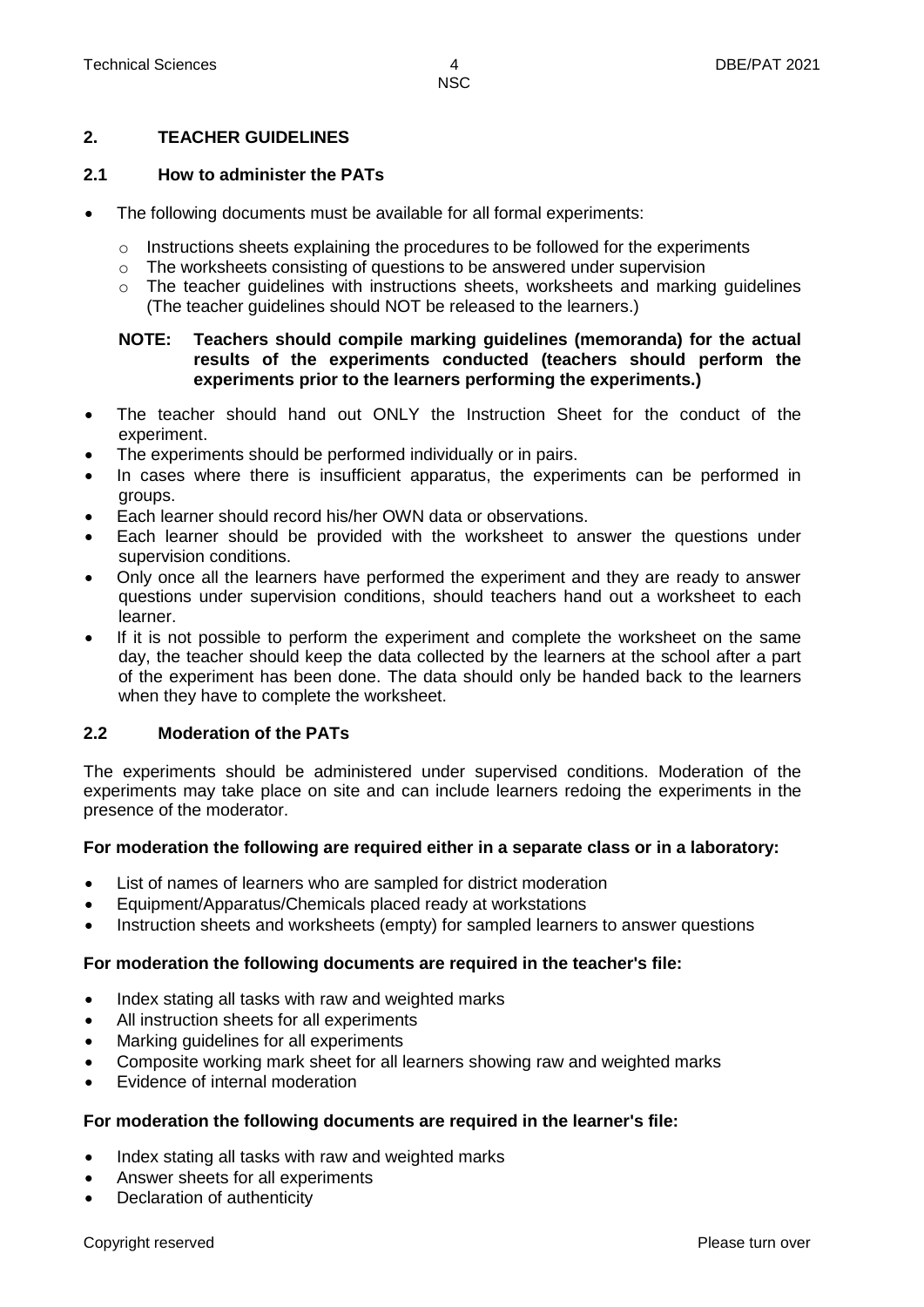#### **3. LEARNER GUIDELINES**

- 3.1 This PAT for Grade 12 consists of THREE experiments.
- 3.2 Compilation of the PAT should start in Term 1, monitored through Terms 2 and 3 and be completed in Term 3.
- 3.3 The PAT counts 25% of the final promotion mark for Grade 12.
- 3.4 All the work in the PAT must be the learner's own work. Group work will NOT be allowed.
- 3.5 Show ALL calculations clearly and include units. Round off answers to a minimum of TWO decimal places. Use correct SI units.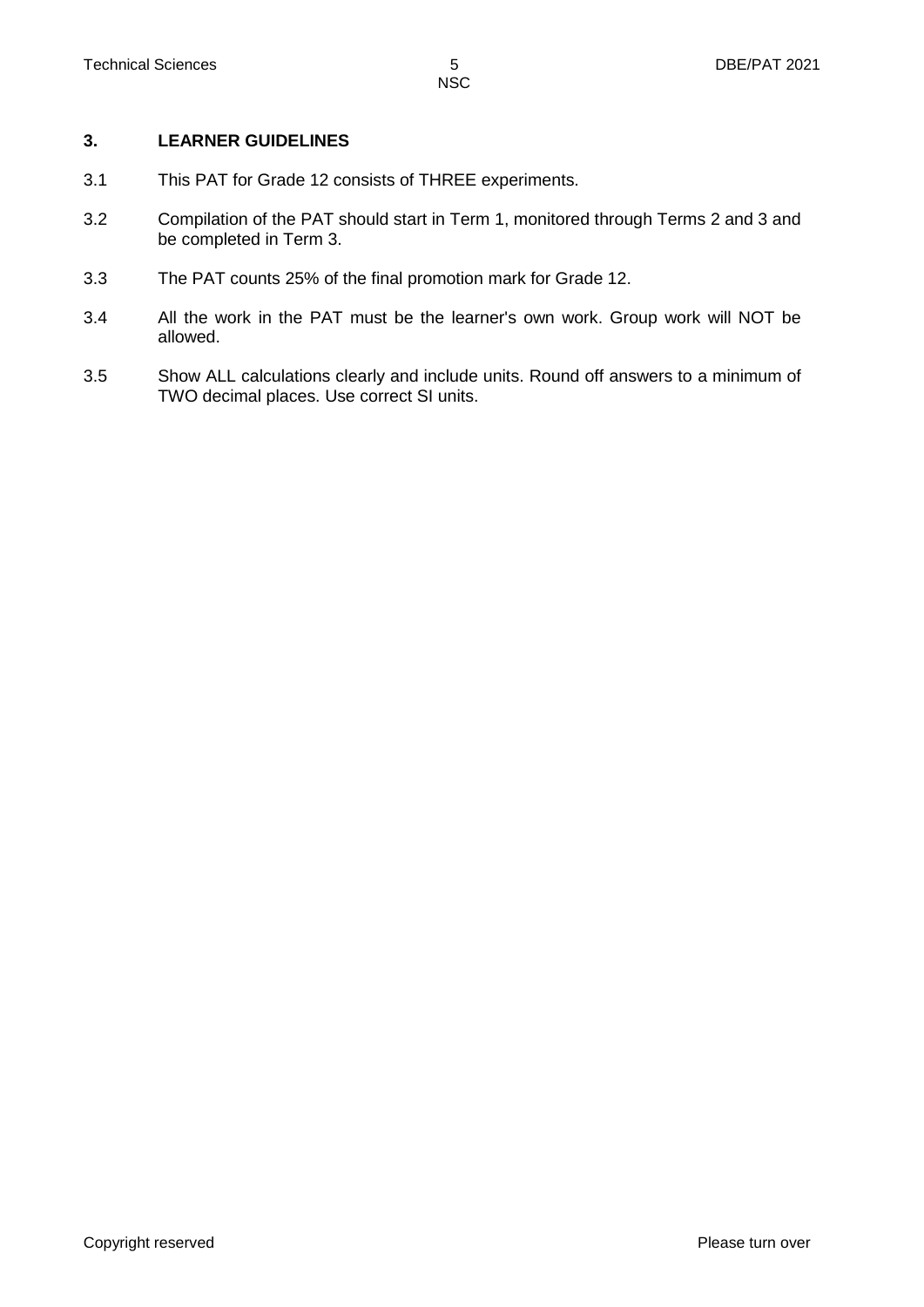#### **4. EVIDENCE OF MODERATION**

**LEARNER'S NAME: \_\_\_\_\_\_\_\_\_\_\_\_\_\_\_\_\_\_\_\_\_\_\_\_\_\_\_\_\_\_\_\_\_\_\_\_\_\_\_\_\_\_\_\_\_\_\_\_\_\_\_\_\_\_\_\_\_\_\_**

**SCHOOL: \_\_\_\_\_\_\_\_\_\_\_\_\_\_\_\_\_\_\_\_\_\_\_\_\_\_\_\_\_\_\_\_\_\_\_\_\_\_\_\_\_\_\_\_\_\_\_\_\_\_\_\_\_\_\_\_\_\_\_\_\_\_\_\_\_\_\_**

| <b>MODERATION</b>   | <b>SIGNATURE OF</b><br><b>TEACHER</b> | <b>DATE</b> | <b>SIGNATURE OF</b><br><b>HOD</b> | <b>DATE</b> |
|---------------------|---------------------------------------|-------------|-----------------------------------|-------------|
| <b>SCHOOL-BASED</b> |                                       |             |                                   |             |

| <b>PRACTICAL</b><br><b>COMPONENT:</b><br><b>EXPERIMENT</b> | <b>MAXIMUM</b><br><b>MARK</b> | <b>WEIGHTING</b> | <b>LEARNER'S</b><br><b>MARK</b><br><b>(TEACHER)</b> | MOD.<br><b>MARK</b><br>(SCHOOL) | MOD.<br><b>MARK</b><br>(DISTRICT) | MO.<br><b>MARK</b><br>(PROVINCE) |
|------------------------------------------------------------|-------------------------------|------------------|-----------------------------------------------------|---------------------------------|-----------------------------------|----------------------------------|
|                                                            | 45                            | 40               |                                                     |                                 |                                   |                                  |
| $\mathbf{2}$                                               | 35                            | 30               |                                                     |                                 |                                   |                                  |
| 3                                                          | 30                            | 30               |                                                     |                                 |                                   |                                  |
| <b>TOTAL</b>                                               | 110                           | 100              |                                                     |                                 |                                   |                                  |

SCHOOL STAMP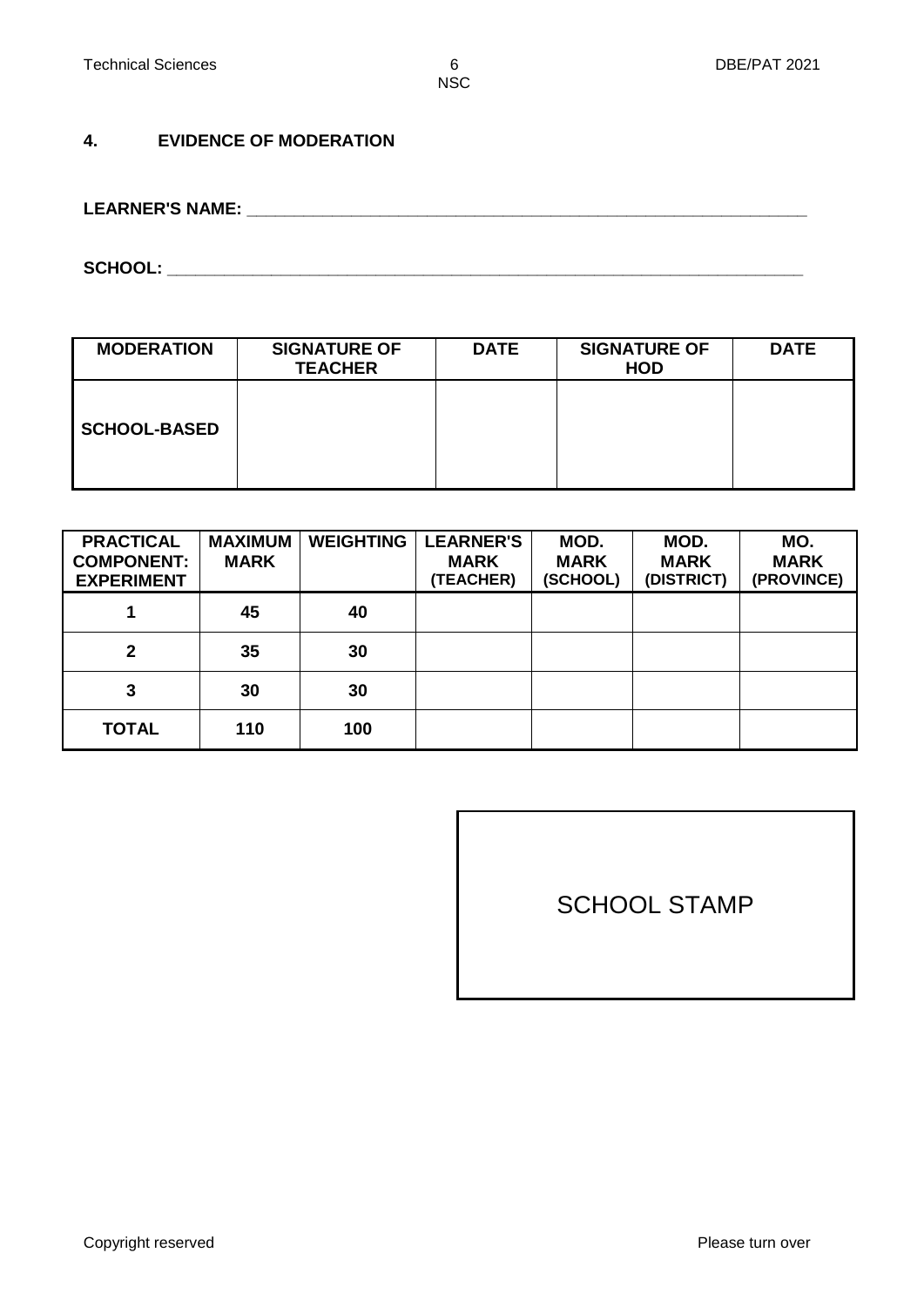#### **5. PAT MARK SHEET 2021**

|                  | <b>TECHNICAL SCIENCES GRADE 12</b><br>PAT MARK SHEET 2021 |             |              |                      |                 |                      |     |                      |           |
|------------------|-----------------------------------------------------------|-------------|--------------|----------------------|-----------------|----------------------|-----|----------------------|-----------|
|                  |                                                           |             | <b>TERM1</b> |                      |                 | <b>TERM2</b>         |     | TERM <sub>3</sub>    |           |
|                  |                                                           |             |              | Experiment 1:<br>PAT |                 | Experiment 2:<br>PAT |     | Experiment 3:<br>PAT | TOTAL PAT |
|                  |                                                           |             | Raw          | beighted             | Raw             | solveighted          | Raw | Solveighted          |           |
| No.              | <b>SURNAME</b>                                            | <b>NAME</b> | 45           |                      | $\overline{35}$ |                      | 30  |                      | 100       |
| $\mathbf{1}$ .   |                                                           |             |              |                      |                 |                      |     |                      |           |
| 2.               |                                                           |             |              |                      |                 |                      |     |                      |           |
| $\overline{3}$ . |                                                           |             |              |                      |                 |                      |     |                      |           |
| 4.               |                                                           |             |              |                      |                 |                      |     |                      |           |
| 5.<br>6.         |                                                           |             |              |                      |                 |                      |     |                      |           |
| $\overline{7}$ . |                                                           |             |              |                      |                 |                      |     |                      |           |
| 8.               |                                                           |             |              |                      |                 |                      |     |                      |           |
| 9.               |                                                           |             |              |                      |                 |                      |     |                      |           |
| 10.              |                                                           |             |              |                      |                 |                      |     |                      |           |
| 11.              |                                                           |             |              |                      |                 |                      |     |                      |           |
| 12.              |                                                           |             |              |                      |                 |                      |     |                      |           |
| 13.              |                                                           |             |              |                      |                 |                      |     |                      |           |
| 14.              |                                                           |             |              |                      |                 |                      |     |                      |           |
| 15.              |                                                           |             |              |                      |                 |                      |     |                      |           |
| 16.              |                                                           |             |              |                      |                 |                      |     |                      |           |
| 17.              |                                                           |             |              |                      |                 |                      |     |                      |           |
| 18.              |                                                           |             |              |                      |                 |                      |     |                      |           |
| 19.              |                                                           |             |              |                      |                 |                      |     |                      |           |
| 20.              |                                                           |             |              |                      |                 |                      |     |                      |           |
| 21.              |                                                           |             |              |                      |                 |                      |     |                      |           |
| 22.              |                                                           |             |              |                      |                 |                      |     |                      |           |
| 23.              |                                                           |             |              |                      |                 |                      |     |                      |           |
| 24.              |                                                           |             |              |                      |                 |                      |     |                      |           |
|                  |                                                           | Average     |              |                      |                 |                      |     |                      |           |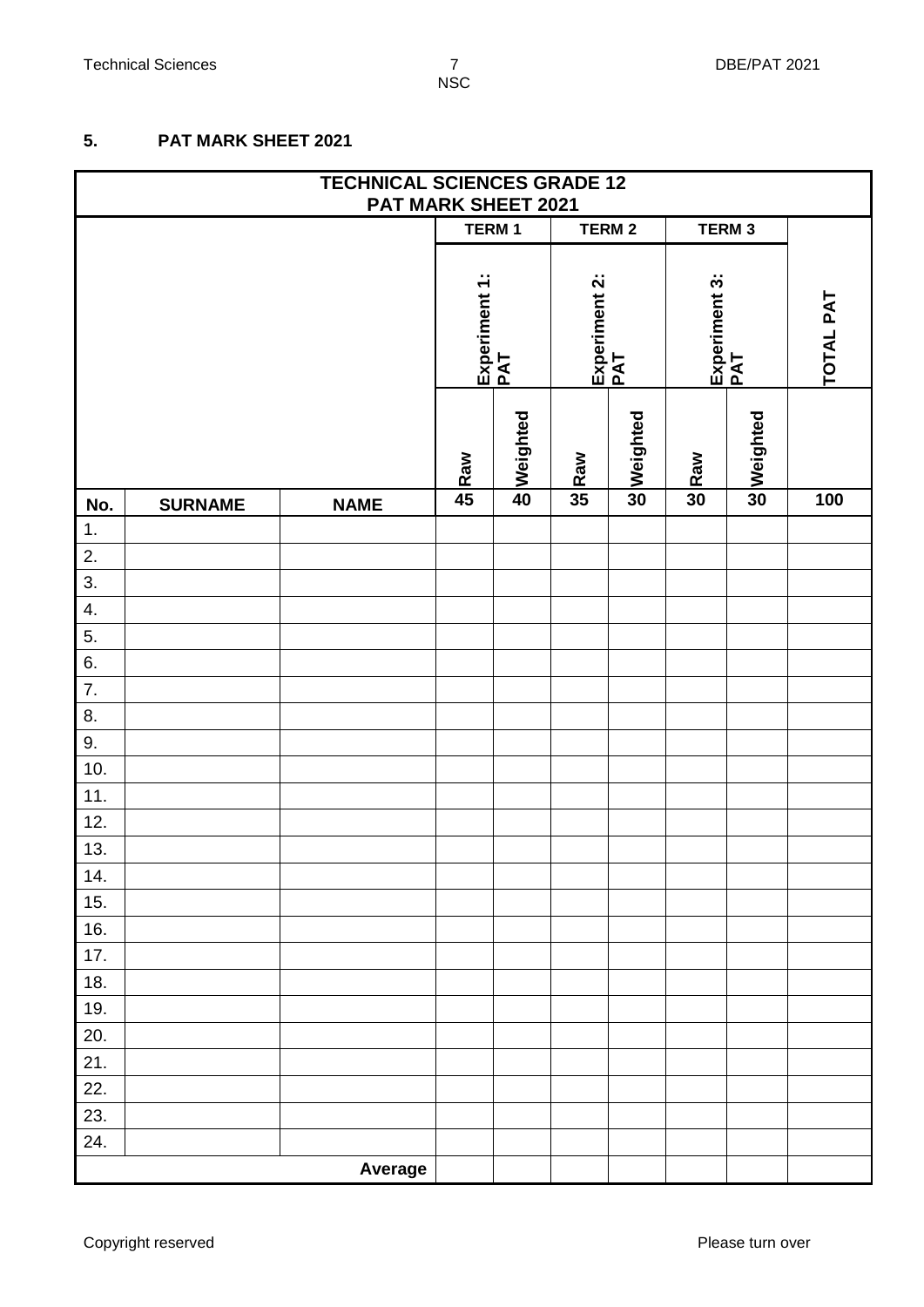**6. DECLARATION OF AUTHENTICITY**

**NAME OF SCHOOL: ..……………………………………………………………..** 

**NAME OF LEARNER: …………………………………………..………………... (FULL NAME(S) AND SURNAME)** 

**CLASS: ……….……………………………………………………………………. NAME OF TEACHER: …………………………………………………………….**

I hereby declare that the tasks submitted for assessment is my own original work and have not been submitted for assessment or moderation previously.

**\_\_\_\_\_\_\_\_\_\_\_\_\_\_\_\_\_\_\_\_\_\_\_\_\_\_\_\_\_\_\_\_\_\_\_ \_\_\_\_\_\_\_\_\_\_\_\_ SIGNATURE OF CANDIDATE** DATE

As far as I know, the above declaration by the candidate is true and I accept that the work offered is his/her own.

**\_\_\_\_\_\_\_\_\_\_\_\_\_\_\_\_\_\_\_\_\_\_\_\_\_\_\_\_\_\_\_\_\_\_\_ \_\_\_\_\_\_\_\_\_\_\_\_ SIGNATURE OF TEACHER DATE** 

SCHOOL STAMP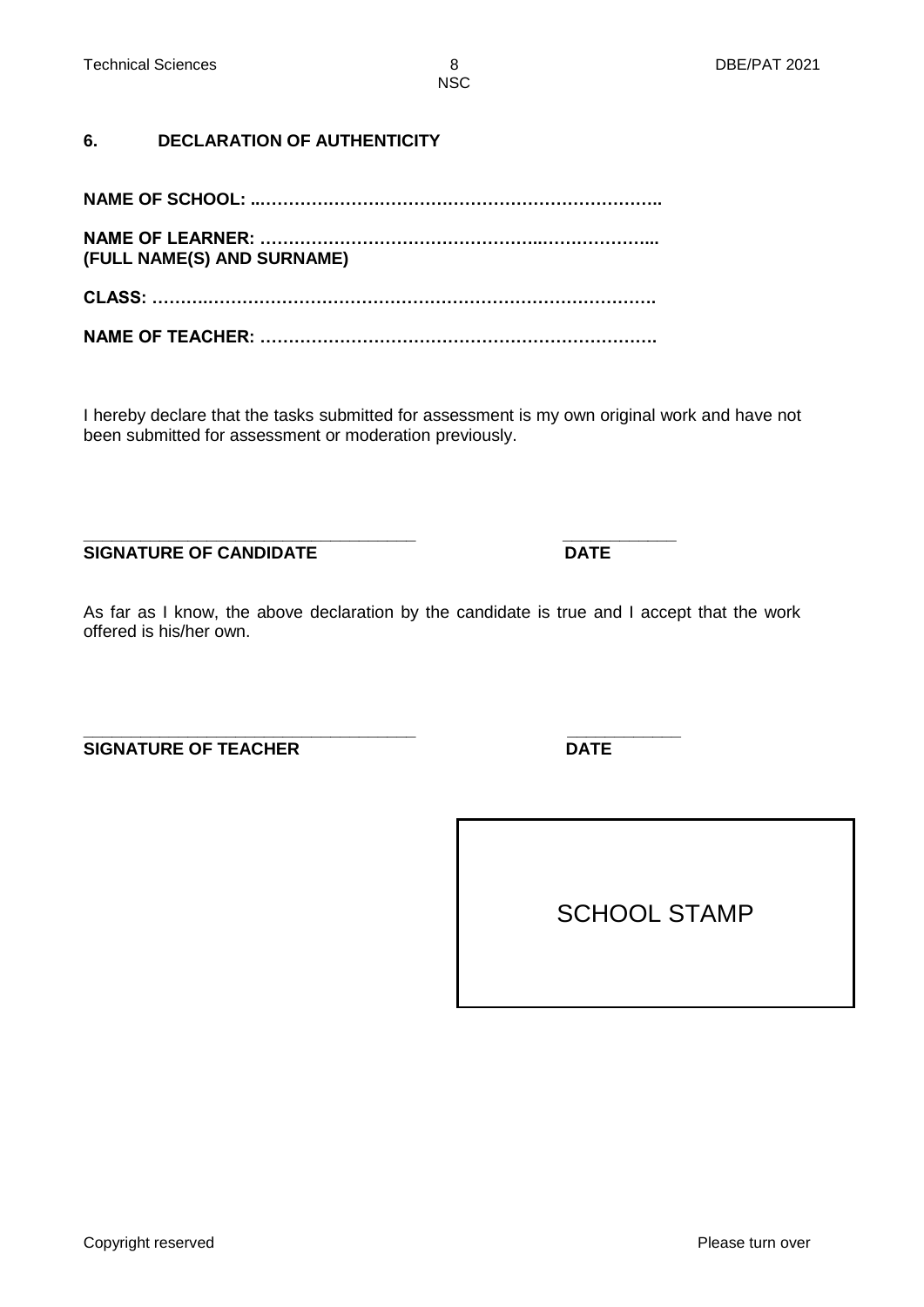#### **7. CONCLUSION**

On completion of the practical assessment task learners should be able to demonstrate their understanding of the industry, enhance their knowledge, skills, values and reasoning abilities as well as establish connections to life outside the classroom and address real-world challenges. The PAT furthermore develops learners' life skills and provides opportunities for learners to engage in their own learning.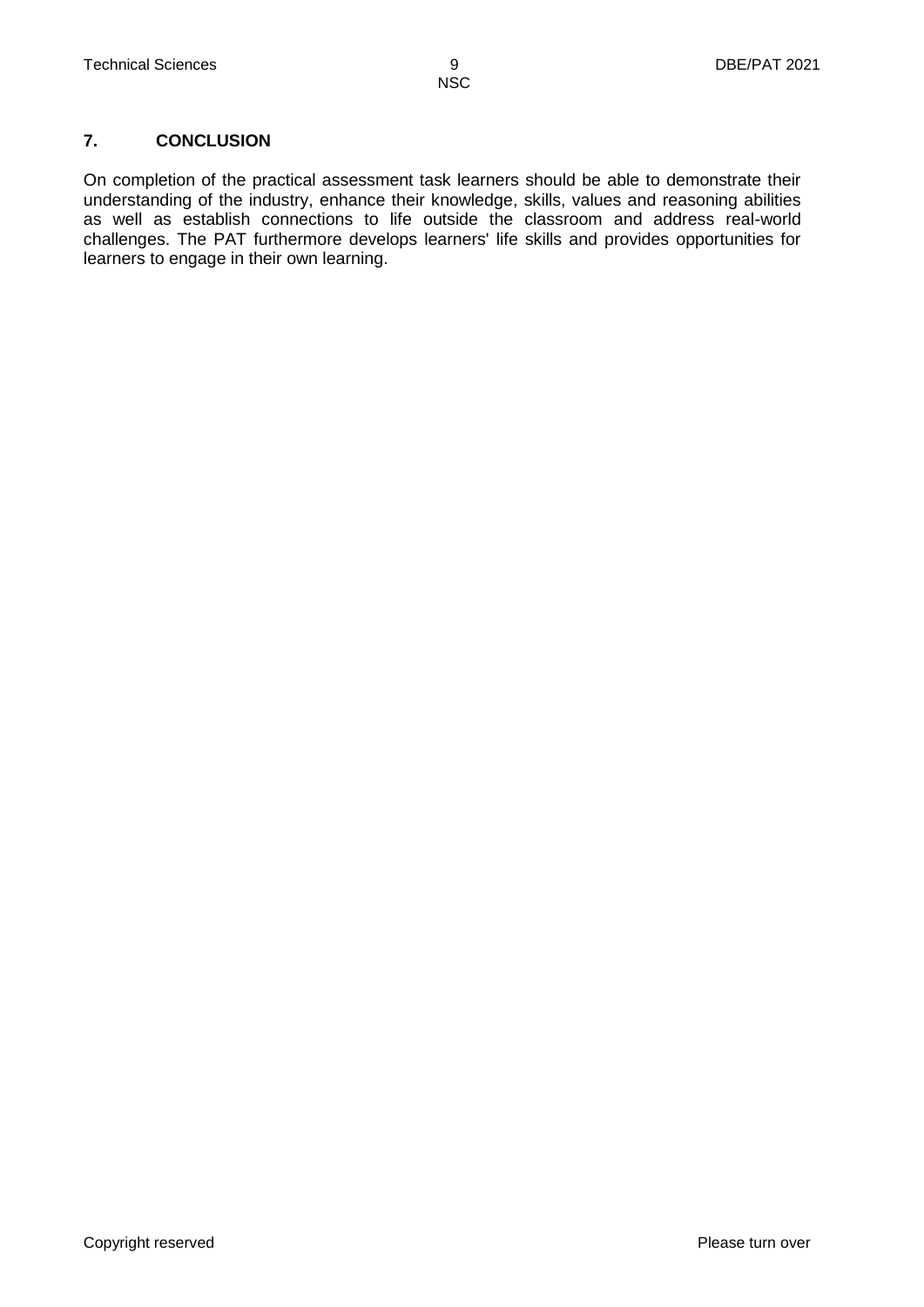#### **8. EXPERIMENT INSTRUCTIONS AND WORKSHEETS**

#### **EXPERIMENT 1**

#### **1. TITLE: PRINCIPLE OF CONSERVATION OF LINEAR MOMENTUM**

**2. AIM:** To verify the principle of conservation of linear momentum

#### **3. APPARATUS/EQUIPMENT**

- Runway/Track
- Two trolleys with compressible spring and plunger/buffer rod
- Stop watch/Timer
- Spirit level
- Mass balance
- Ruler/Meter stick/Measuring tape
- 250 g mass piece

#### **4. PROCEDURE**

Use a spirit level to ensure that the track is level longitudinally and sideways, as illustrated below.



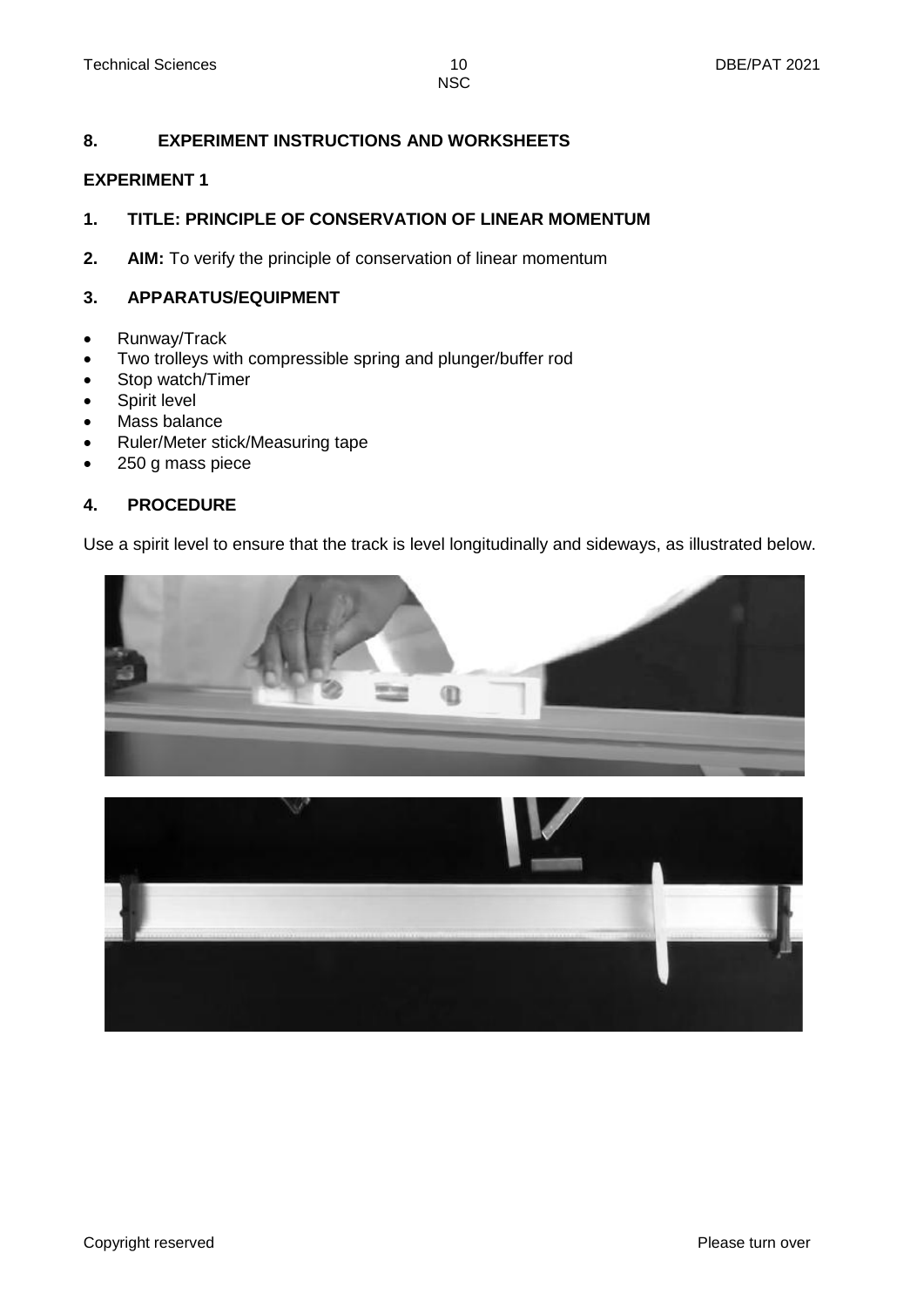Arrange the apparatus as illustrated in the diagram below.



- Clean the runway and trolley wheels to remove any dirt.
- Ensure that the mass balance (digital/manual) is at zero before measuring the mass of the trolleys.
- Measure and record the mass of each trolley.
- Place the two trolleys on the runway.
- Release one of the buffer rods by tapping the release rod. The trolleys should move apart.
- Ensure that the trolleys hit the barriers simultaneously.
- In case the trolleys do not hit the barriers simultaneously, change the initial position until they hit the barriers at the same time.
- Mark the initial position and measure the distance between the initial position and the barriers for each trolley.
- Repeat this procedure THREE times.
- Record the:
	- o Distance between the initial position and the barriers for each trolley
	- o Time taken to hit the barriers
- Place a (250 g) mass piece on top of one of the trolleys.
	- o Measure the mass of the trolley and the mass piece.
		- o Repeat bullets 4 to 10.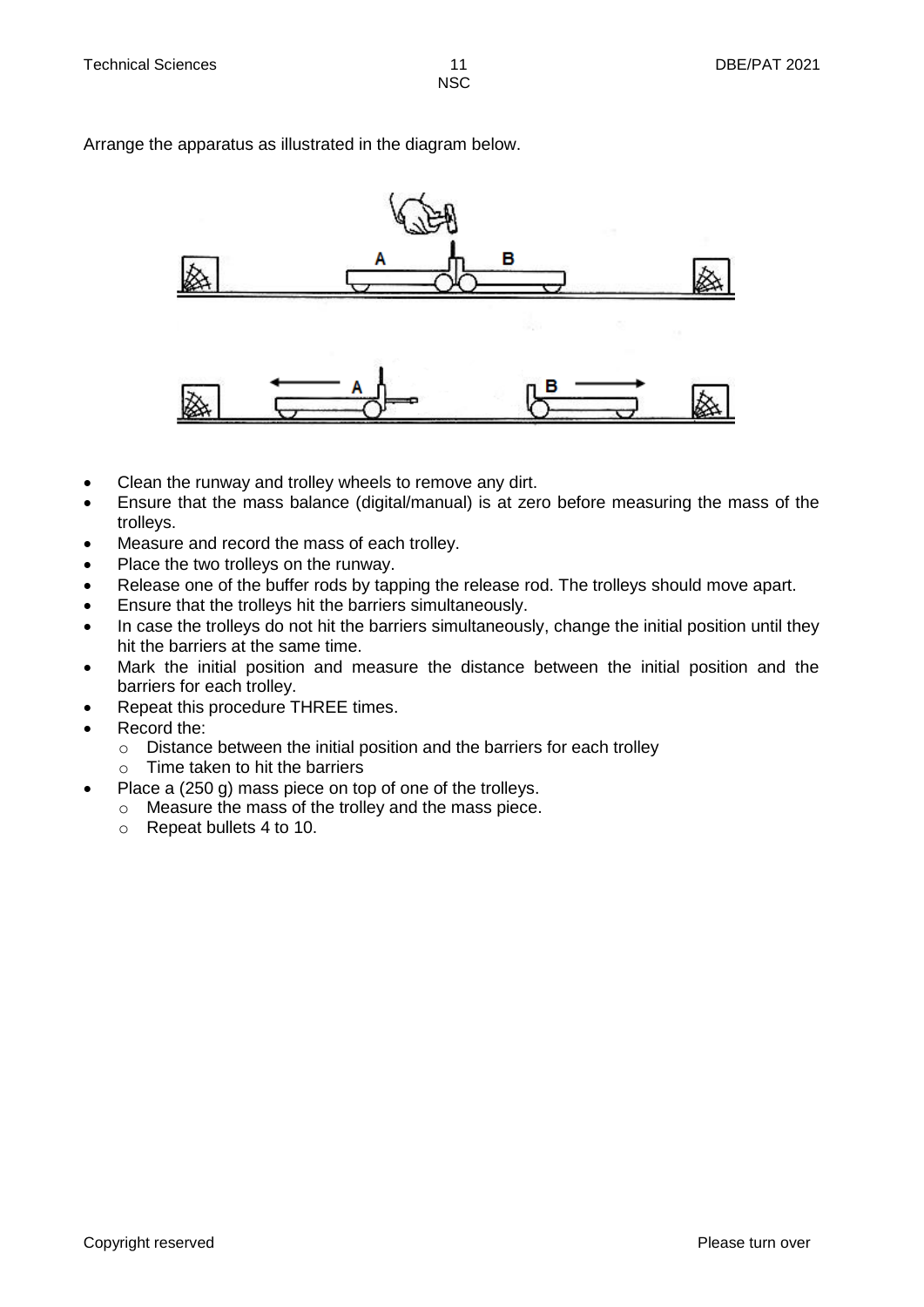#### **WORKSHEET FOR THE CONSERVATION OF LINEAR MOMENTUM**

#### 1. **PRACTICAL SKILLS**

| <b>CRITERIA</b>                                                                                       | <b>MARKS</b> |
|-------------------------------------------------------------------------------------------------------|--------------|
| Precaution:                                                                                           |              |
| Cleaning the runway and the wheels of the trolleys                                                    |              |
| Ensuring that the mass balance (digital/manual) is at zero before measuring the mass<br>$\bullet$     |              |
| of the trolleys                                                                                       | 2            |
| Set-up:                                                                                               |              |
| Ensuring that the track/rail is level longitudinally                                                  |              |
| Ensuring that the track/rail is level sideways<br>$\bullet$                                           |              |
| Locating a suitable starting position for the two trolleys so that they hit the barriers<br>$\bullet$ |              |
| simultaneously                                                                                        |              |
| Marking the initial position<br>$\bullet$                                                             | 4            |
| Measuring skills:                                                                                     |              |
| Measurements of the masses of the trolleys<br>$\bullet$                                               |              |
| Measuring the distance between the starting position and the barrier for each trolley<br>$\bullet$    |              |
| accurately                                                                                            |              |
| Using the timer or stopwatch (start, stop) accurately                                                 | 3            |
| <b>TOTAL</b>                                                                                          | 9            |
|                                                                                                       |              |
| 2.<br>Give ONE possible experimental error.                                                           | (1           |

### 3. Suggest how the error given in QUESTION 2 can be prevented. (1)

#### 4. **DATA REPRESENTATION AND INTERPRETATION OF RESULTS**

Using trolleys without mass piece:

| <b>TRIAL</b> | <b>TROLLEY</b> | <b>MASS (kg)</b> | TIME (s) | <b>DISTANCE</b> (m)<br>(between initial<br>position and barrier) |
|--------------|----------------|------------------|----------|------------------------------------------------------------------|
|              |                |                  |          |                                                                  |
|              | в              |                  |          |                                                                  |
| 2            | A              |                  |          |                                                                  |
|              | в              |                  |          |                                                                  |
| 3            | A              |                  |          |                                                                  |
|              | в              |                  |          |                                                                  |
| Average      | A              |                  |          | 1                                                                |
|              | в              |                  |          |                                                                  |

Using trolleys with mass piece in one of the trolleys:

| ັ<br><b>TRIAL</b> | <b>TROLLEY</b> | <b>MASS (kg)</b> | $\overline{T}$ IME $(s)$ | <b>DISTANCE (m)</b><br>(between initial<br>position and barrier) |
|-------------------|----------------|------------------|--------------------------|------------------------------------------------------------------|
|                   | A              |                  |                          |                                                                  |
|                   | в              |                  |                          |                                                                  |
| $\overline{2}$    | А              |                  |                          |                                                                  |
|                   | в              |                  |                          |                                                                  |
| 3                 | A              |                  |                          |                                                                  |
|                   | в              |                  |                          |                                                                  |
| Average           | A              |                  | (1)                      | (1)                                                              |
|                   | В              |                  |                          |                                                                  |

Copyright reserved **Please** turn over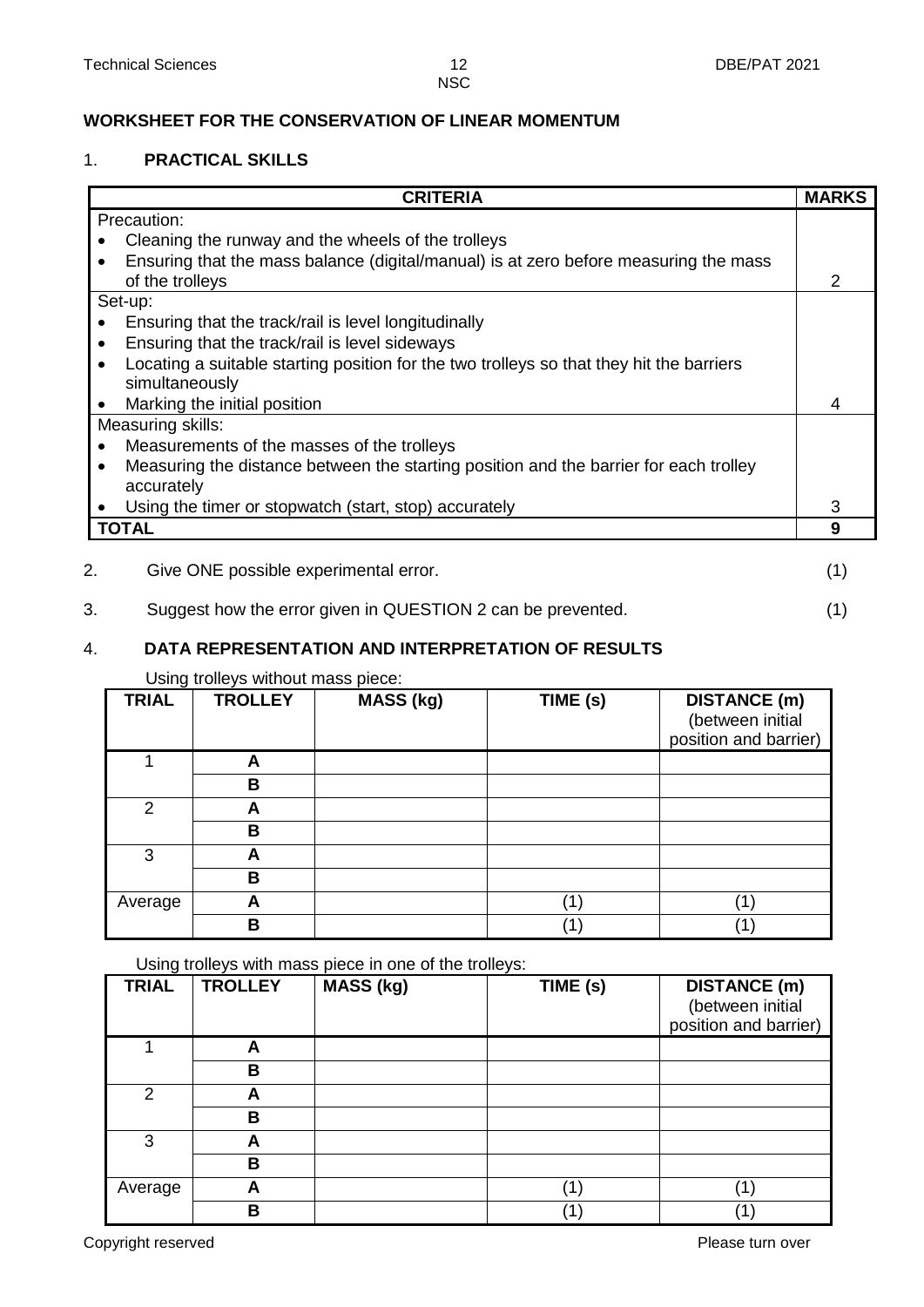| QUESTIONS 5 to 7 refer to the use of the trolleys without the mass piece. |  |  |  |
|---------------------------------------------------------------------------|--|--|--|
|---------------------------------------------------------------------------|--|--|--|

| 5.  |     | What is the initial velocity of the system?                           | (1)           |
|-----|-----|-----------------------------------------------------------------------|---------------|
| 6.  |     | Calculate the:                                                        |               |
|     | 6.1 | Velocity $(v_i)$ of trolley <b>A</b> after the explosion              | (3)           |
|     | 6.2 | Velocity $(v_i)$ of trolley <b>B</b> after the explosion              | (2)           |
| 7.  |     | Calculate the total momentum:                                         |               |
|     | 7.1 | Before the explosion                                                  | (3)           |
|     | 7.2 | After the explosion                                                   | (4)           |
|     |     | QUESTIONS 8 to 11 refer to the use of the trolleys with a mass piece. |               |
| 8.  |     | Calculate the:                                                        |               |
|     | 8.1 | Velocity $(v_i)$ of trolley <b>A</b> after the explosion              | (2)           |
|     | 8.2 | Velocity $(v_i)$ of trolley <b>B</b> after the explosion              | (2)           |
| 9.  |     | Calculate the total momentum:                                         |               |
|     | 9.1 | Before the explosion                                                  | (3)           |
|     | 9.2 | After the explosion                                                   | (4)           |
| 10. |     | Was the total (linear) momentum conserved in this experiment?         | (1)           |
| 11. |     | Give a reason for the answer to QUESTION 10.                          | (1)<br>$[45]$ |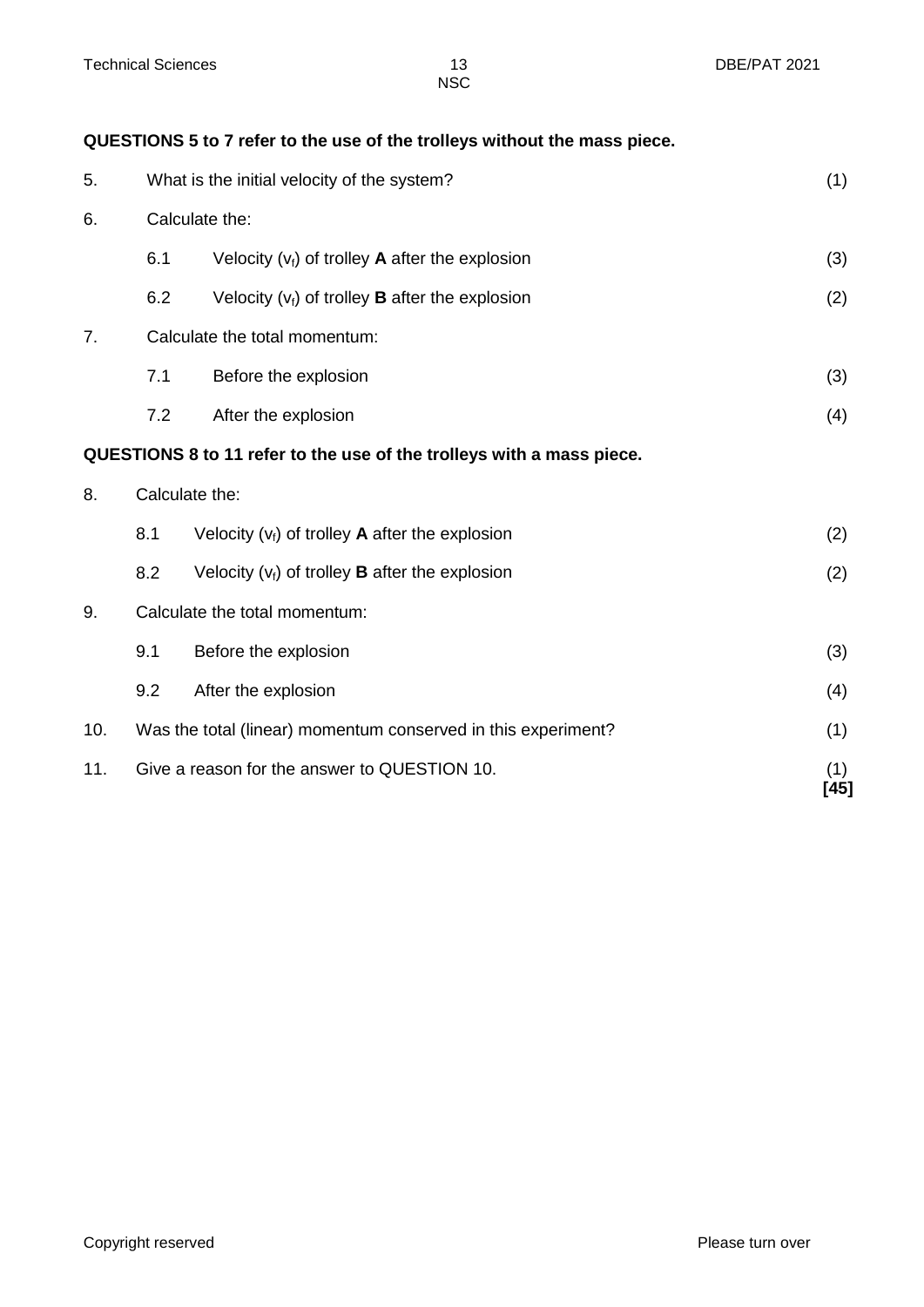#### **EXPERIMENT 2**

#### **1. TITLE: HOOKE'S LAW**

**2. AIM:** To determine the spring constant for a spring using Hooke's law

#### **3. APPARATUS/EQUIPMENT**

- Spring
- Boss and a clamp
- Pointer/Set square
- Mass hanger
- Ruler/Meter stick
- Mass pieces
- Slotted base
- Retort stand

#### **4. PROCEDURE**

• Set up the apparatus as shown in the diagram below.



- Attach the mass hanger's hook and pointer to the lower end of the spring. The pointer should just touch the ruler.
- Add a 20 g mass piece to the hanger, five to seven additions.
- Read the new position of the pointer in the ruler and record your results in the table on the next page.
- Repeat the procedure by adding more 20 g masses in steps and record the new stretched length each time by reading the position of the pointer on the ruler. Subtract the original length from the new length to calculate EACH extension.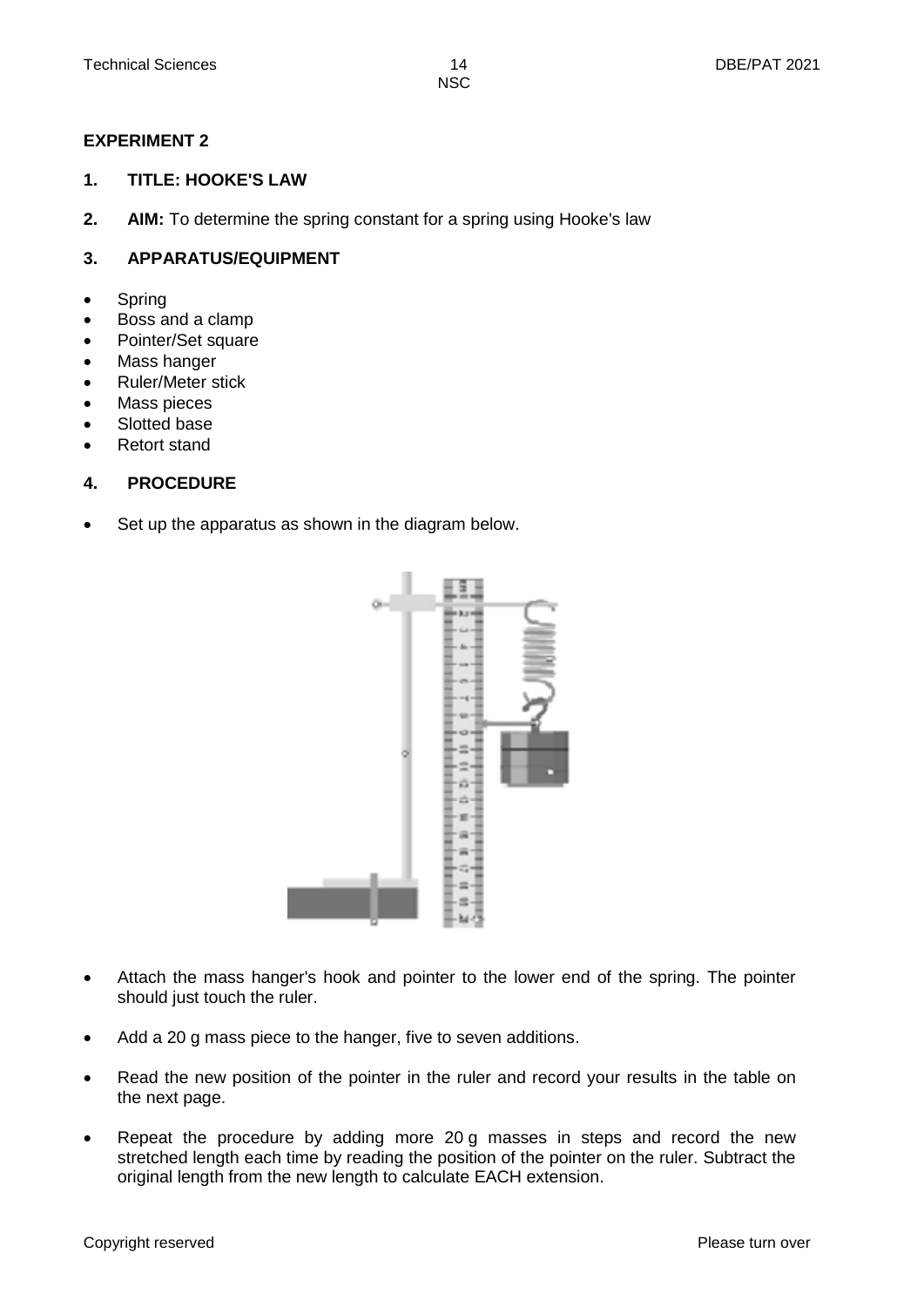#### **WORKSHEET FOR DETERMINING THE SPRING CONSTANT USING HOOKE'S LAW**

#### 1. **PRACTICAL SKILLS**

| <b>CRITERIA</b>                                                                                        | <b>MARKS</b> |
|--------------------------------------------------------------------------------------------------------|--------------|
| Correct setting up of apparatus:                                                                       |              |
| All apparatus were correctly set up.                                                                   |              |
| Measuring skills:                                                                                      |              |
| The ruler is placed vertically and in line with the retort stand.                                      |              |
| Does the learner correctly read the extension of the spring from the ruler?<br>$\bullet$               |              |
| Does the learner allow mass pieces to come to a rest before readings are taken?                        | 3            |
| Safety precautions followed:                                                                           |              |
| Safety goggles are worn throughout the experiment.                                                     |              |
| The retort stand is secured to the bench with a clamp to prevent it from falling over and<br>$\bullet$ |              |
| hurting someone.                                                                                       |              |
| Barrier in place to prevent feet.                                                                      |              |
| TOTAL                                                                                                  |              |

#### 2. **TABLE OF RESULTS**

| <b>MASS</b><br><b>PIECE</b><br>(g) | <b>MASS</b><br>IN<br>kg | <b>FORCE</b><br><b>APPLIED</b><br>(N) | <b>ORIGINAL</b><br><b>SPRING</b><br><b>LENGTH</b><br>(cm) | <b>NEW</b><br><b>SPRING</b><br><b>LENGTH</b><br>(cm) | <b>EXTENSION</b><br>OF THE<br><b>SPRING</b><br>(cm) | <b>EXTENSION</b><br>OF THE<br><b>SPRING</b><br>(m) |
|------------------------------------|-------------------------|---------------------------------------|-----------------------------------------------------------|------------------------------------------------------|-----------------------------------------------------|----------------------------------------------------|
| 20                                 |                         |                                       |                                                           |                                                      |                                                     |                                                    |
| 40                                 |                         |                                       |                                                           |                                                      |                                                     |                                                    |
| 60                                 |                         |                                       |                                                           |                                                      |                                                     |                                                    |
| 80                                 |                         |                                       |                                                           |                                                      |                                                     |                                                    |
| 100                                |                         |                                       |                                                           |                                                      |                                                     |                                                    |
| 120                                |                         |                                       |                                                           |                                                      |                                                     |                                                    |
| 140                                |                         |                                       |                                                           |                                                      |                                                     |                                                    |
| 160                                |                         |                                       |                                                           |                                                      |                                                     |                                                    |

3. For this investigation, write down the following:

|    | 3.1 | Dependent variable                                                                                                                   |     |
|----|-----|--------------------------------------------------------------------------------------------------------------------------------------|-----|
|    | 3.2 | Independent variable                                                                                                                 |     |
|    | 3.3 | Controlled variable                                                                                                                  |     |
| 4. |     | Use the attached graph paper to draw a graph of the FORCE versus the<br>EXTENSION OF THE SPRING in cm and also draw a best fit line. | (6) |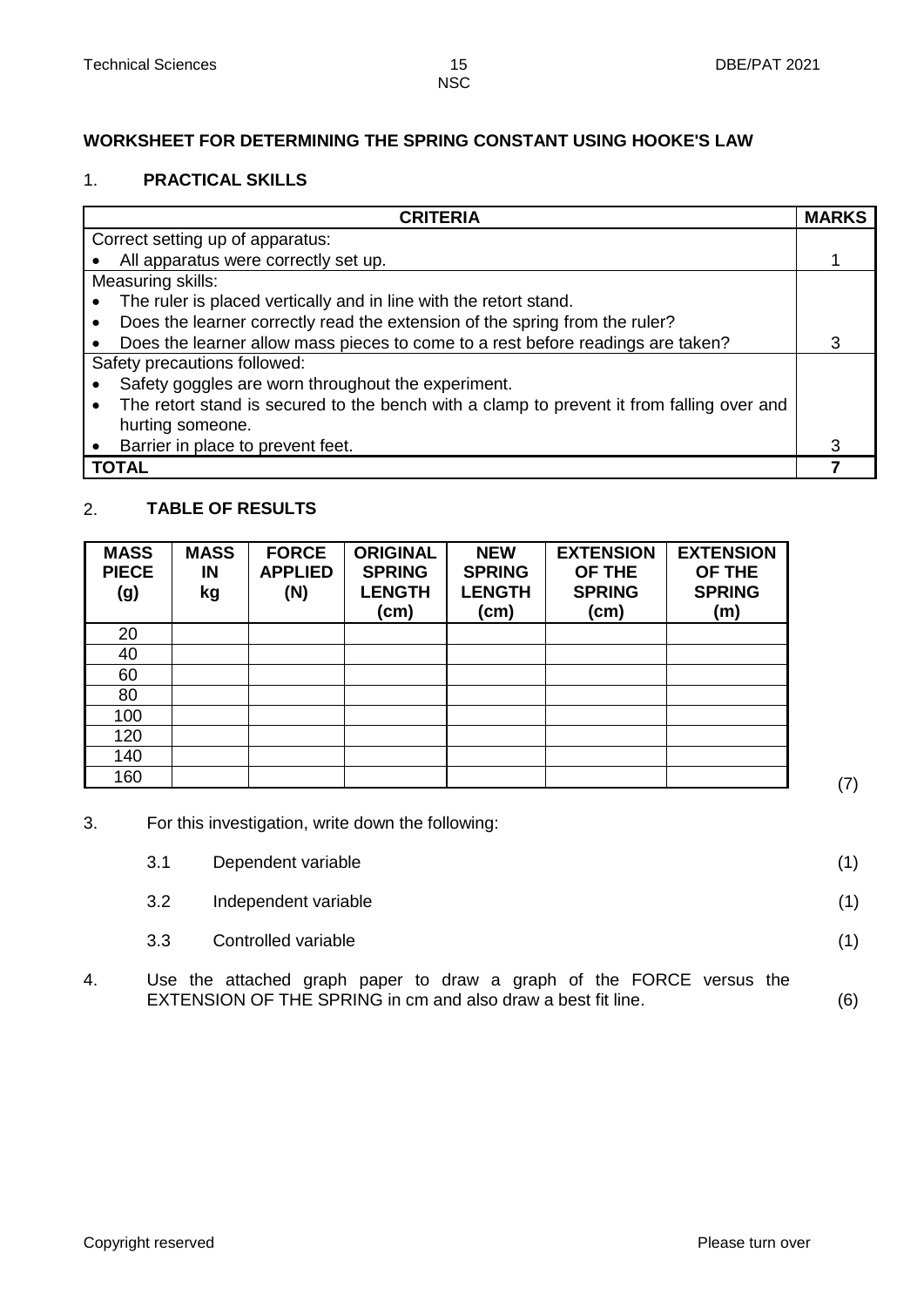5. Use the graph to answer the following questions:

| 6. |     | State Hooke's law in words.                                                                                                                   | (2)<br>[35] |
|----|-----|-----------------------------------------------------------------------------------------------------------------------------------------------|-------------|
|    | 5.5 | What conclusion can be drawn about the relationship between the applied<br>force and the spring extension?                                    | (2)         |
|    | 5.4 | What change can be observed about the relationship between the applied<br>force and the spring extension beyond the limit of proportionality? | (2)         |
|    | 5.3 | Determine the limit of proportionality of the spring.                                                                                         | (2)         |
|    | 5.2 | What does the gradient, calculated in QUESTION 5.1, represent?                                                                                | (1)         |
|    | 5.1 | Calculate the gradient of the graph using any TWO of the first three points<br>(of the graph).                                                | (3)         |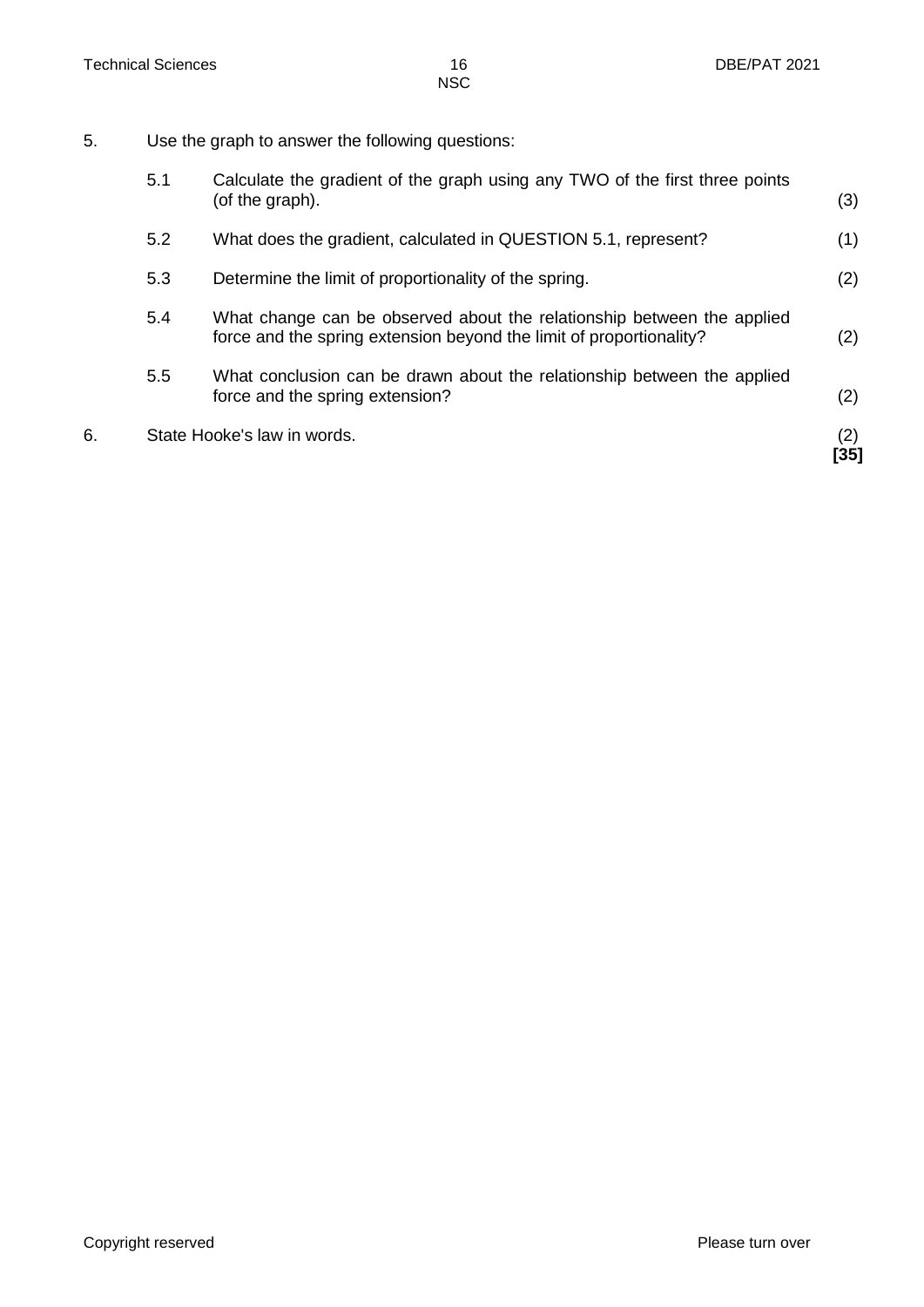#### **Graph paper for QUESTION 4**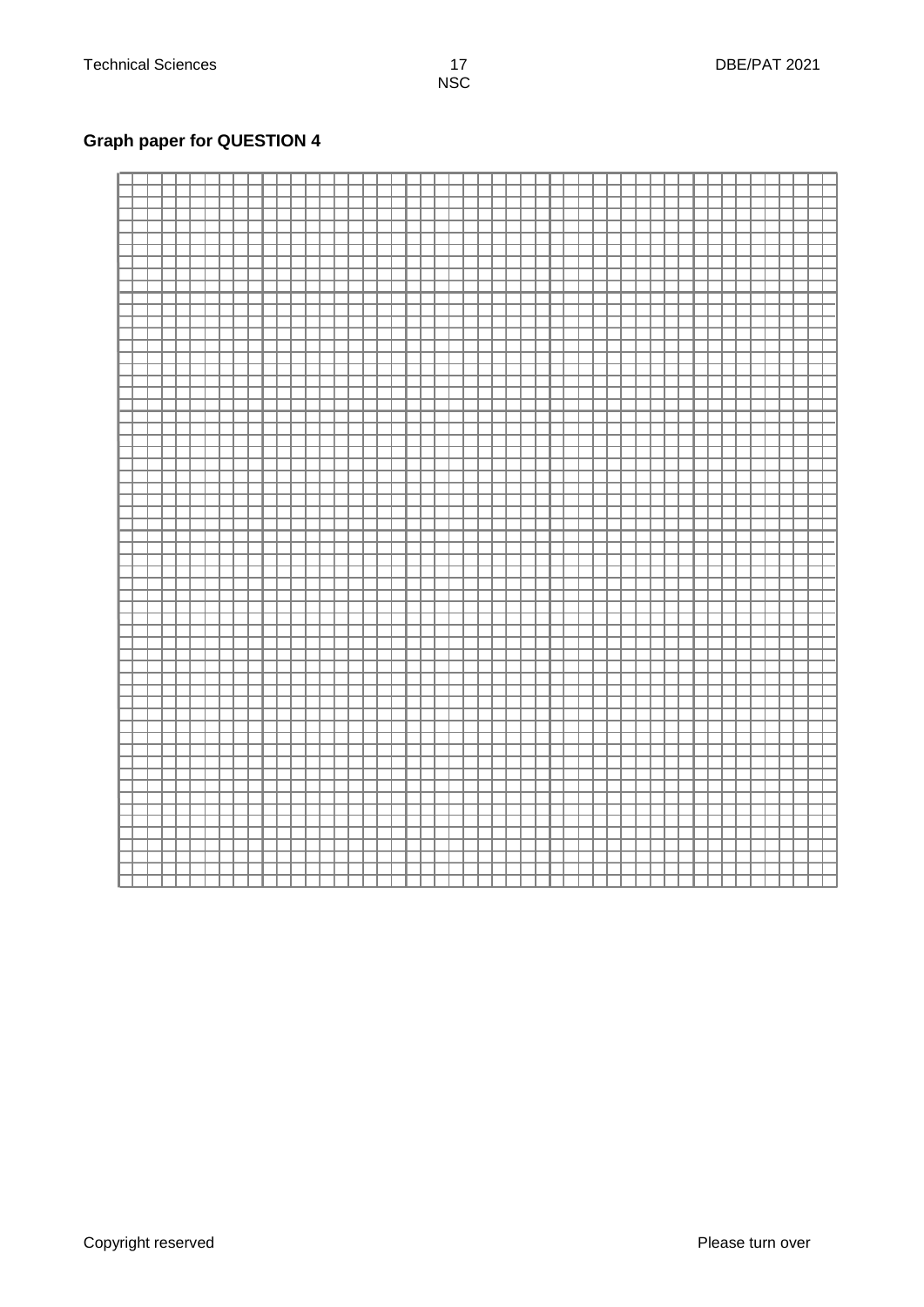#### **EXPERIMENT 3**

#### **1. TITLE: ELECTROLYTIC CELL**

**2. AIM:** To decompose copper(II) chloride (CuCl<sub>2</sub>) solution through electrolysis

#### **3. APPARATUS/EQUIPMENT**

- Two copper rods
- Power supply
- Glass beaker
- Connecting wires
- Wire brush/Sand paper/Steel wool
- $\bullet$  1 mol.dm<sup>-3</sup> copper(II) chloride solution

#### **4. PROCEDURE**

- Pour 1 mol.dm<sup>-3</sup> copper(II) chloride solution into a beaker.
- Clean the copper rods using wire brush/sand paper/steel wool.
- Ensure that the power source is switched off.
- Connect one copper rod to the negative terminal of the power source and another copper rod to the positive terminal using connecting wires.
- Place the copper rods in the copper(II) chloride solution.
- Secure the electrodes firmly and ensure that they do not touch each other.
- Switch on the power source.
- Write down observations.
- Switch off the power source.